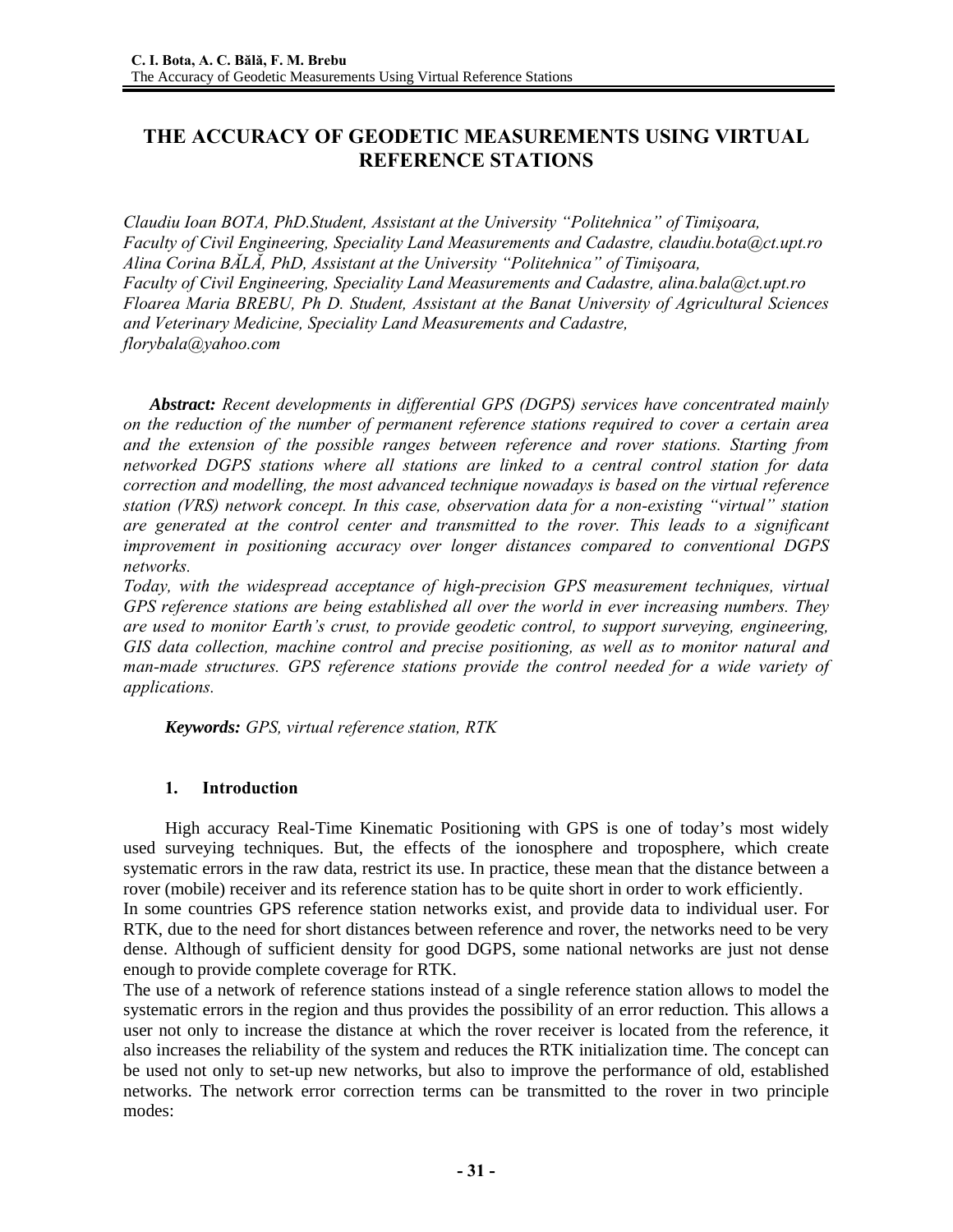- A Virtual Reference Station mode as described below. This mode requires bi-directional communication. The basic advantage of this mode is that it makes use of existing RTCM and CMR standards implemented in all major geodetic rover receivers and thus is compatible with existing hardware;
- A broadcast mode, in which the error corrections due to atmospheric and orbit effects are transmitted in a special format, which requires changes of rover receiver hardware or additional hardware to convert the non-standard format to a standard RTCM data stream before used by the rover.

### **2. Aims and background**

The Virtual reference station concept is based on having a network of GPS Reference stations continuously connected via data links to a control center. A computer at the control center continuously gathers the information from all receivers, and creates a living database of Regional Area Corrections.

These are used to create a Virtual Reference Station (VRS), situated only a few meters from where any rover is situated, together with the raw data, which would have come from it. The rover interprets and uses the data just as if it has come from real reference station.

The implementation of the VRS idea into a functional system solution follows the following principles. First we need a number of reference station (at least three), which are connected to the network server via some communication links.



Fig.1.The network of Virtual Reference Station

The GPS rover sends its approximate position to the control center that is running GPSNet. It does this by using a mobile phone data link, such as GSM, to send a standard NMEA position string called GGA. This format was chosen because it is available on most receivers. The control center will accept the position, and responds by sending RTCM correction data to the rover. As soon as it is received, the rover will compute a high quality DGPS solution, and update its position. The rover then sends its new position to the control center.



Fig.2.Rover transmits NMEA message for VRS position to the network server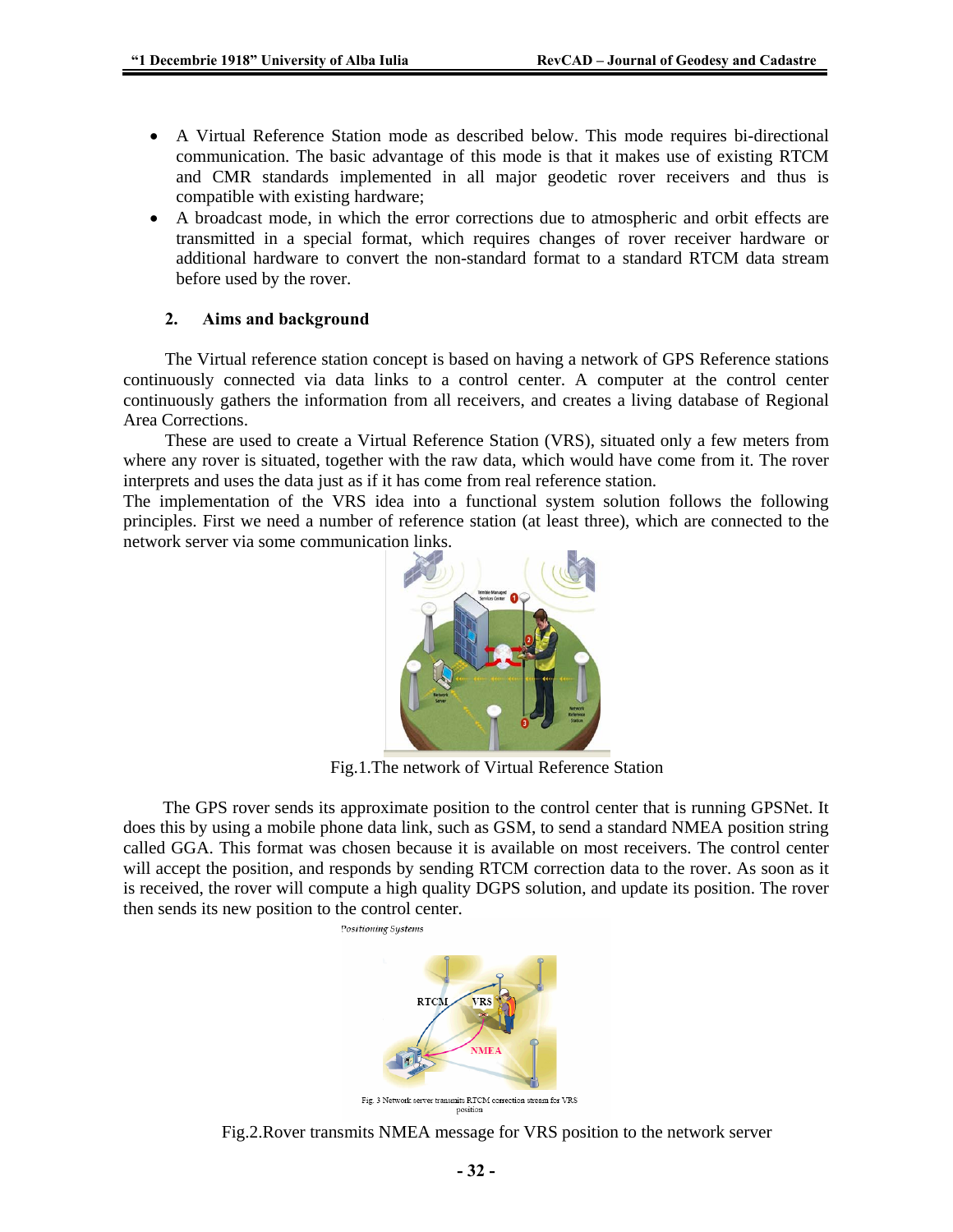The network server will now calculate new RTCM corrections so that they appear to be coming from a station right beside the rover. It sends them back out on the mobile phone data link. The DGPS solution is accurate to  $+/-1$  meter, which is good enough to ensure that the atmospheric and ephemeris distortions, modelled for the entire reference station network, are applied correctly.

### **3. Results and discussions**

A network of continuously operating GPS reference stations is more efficient than a traditional triangulation and traverse network. The stations can be set up at convenient locations in areas where they are needed. Network geometry is not as critical as with traditional networks, and the accuracy is higher and more consistent. Users set up their field receivers in the areas in with they are working, download reference station data via the Internet, and compute their positions. The stations can also transmit RTK and DGPS data for direct use by RTK and GIS field rover equipment. Such a network can be of almost any size. Whilst one or two stand-alone reference stations may be all that is required for a local area, town, opencast mine or engineering site, a multistation network will usually be needed to provide full GPS service coverage for a large county, region or entire country.

GPS reference stations and networks can be used in many ways for many applications. Stations and networks can be set up and configured for just one particular application and one user group. Or they can be designed to be multifunctional to support a wide range of applications and a multitude of users.

A single reference station may be perfectly sufficient for a small locality. A multi-station, multi-purpose network will often be preferred for an entire region. The permutations are endless.

One or more permanent reference stations will be needed whenever GPS surveying or monitoring has to be carried out repeatedly over the same area for a long period of time.

The GPS receivers at reference stations run continuously. The raw code and phase measurement data are usually logged internally in files of specified length. Depending on the application, the file length can be set to any required value from a few minutes to several hours or even to a full day. Reference station software running on a computer controls the receivers and downloads the data files at regular intervals. If required, the raw data can also be streamed continuously, second by second, from the receivers to the server. The reference station software running on the server converts the data to RINEX and produces compressed RINEX files. The RINEX files are pushed to an FTP server for easy WEB access by the GPS user community and are also archived for safekeeping.

 A server running reference station software can control a single receiver at a stand-alone reference station or an entire network comprised of many receivers. In case of a single stand-alone station, the computer will often be connected directly to the receiver. In case of a multi-station network, the server will usually be at a control center and connected to the receivers by telephone, LAN, WAN or Internet. Once set up configured, the stations and network will run fully automatically.

A main requirement today is to provide the data needed by real-time survey and GIS rover equipment. The receivers at the reference stations can output data in standard RTCM formats and in other proprietary formats (CMR, CMR+, etc.) for transmission to and use by RTK and GIS field rover receivers. Transmission can be directly from the stations or via other suitable locations. Communications for transmission of RTK and DGPS data will usually be by radio, high-speed wireless (GSM, GPRS, CDMA etc.) or even by the Internet.

In GPS/GLONASS reference station networks the distances between adjacent reference stations often exceed 50 kilometres. The resulting baseline length between a rover station and the closest reference station is too long for cm-level positioning within short observation periods.